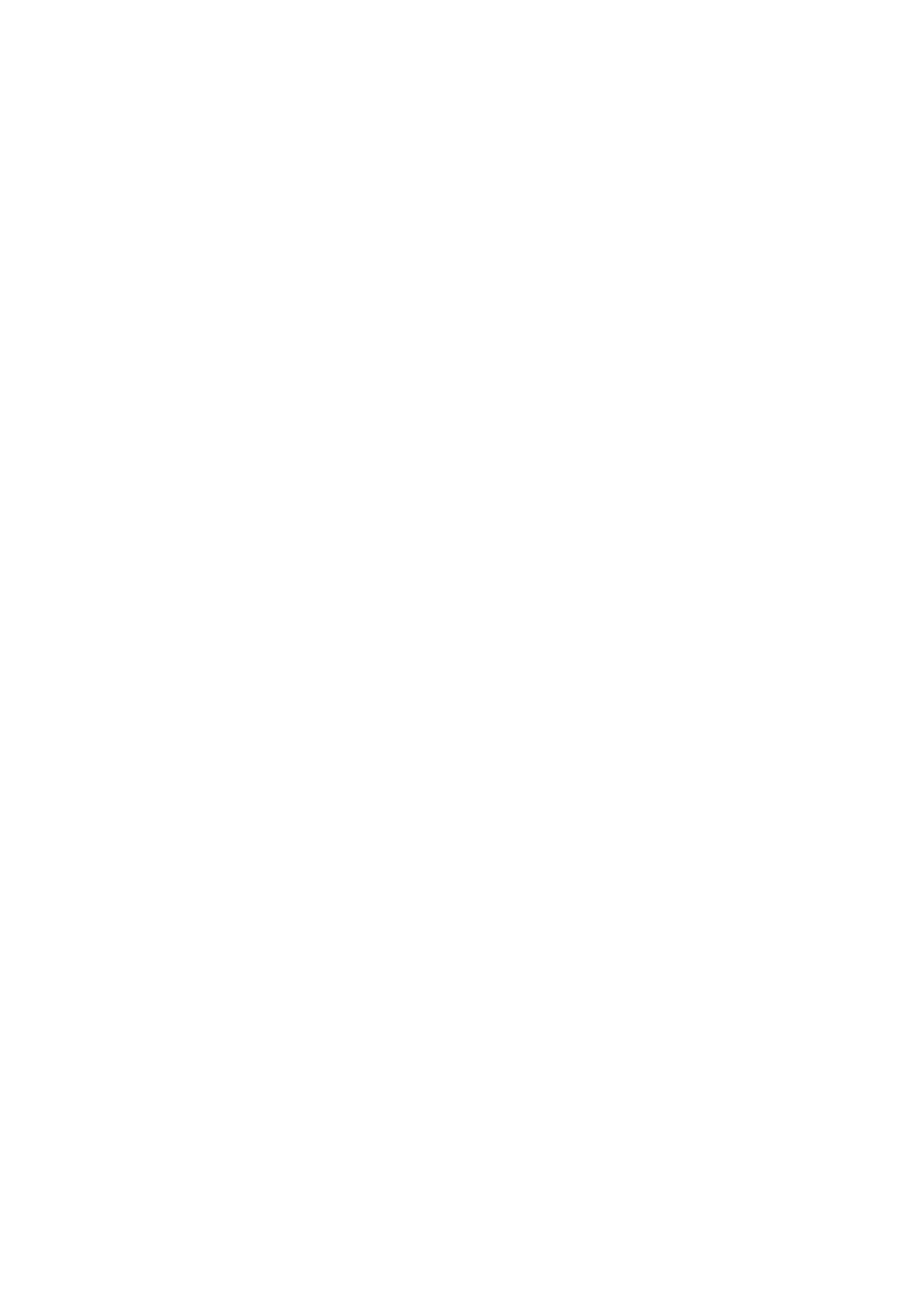To download an APP of "JUMPER Health" forthe Fetal Doppler. Scan the QR code

below.



JUMPER Health Download APP with é.

# **Contact Us**

Email: [info@jumper-medical.com](mailto:angelsounds.info@jumper-medical.com)

Website: [http://www.jumper-medical.com](http://www.jumper-medical.com/)



MedPath GmbH Mies-van-der-Rohe-Strasse 8, 80807 Munich, Germany

Please read the User Manual carefully to make sure safe and proper use of this Fetal Doppler, Please read and fully understand the Safety Precautions before use.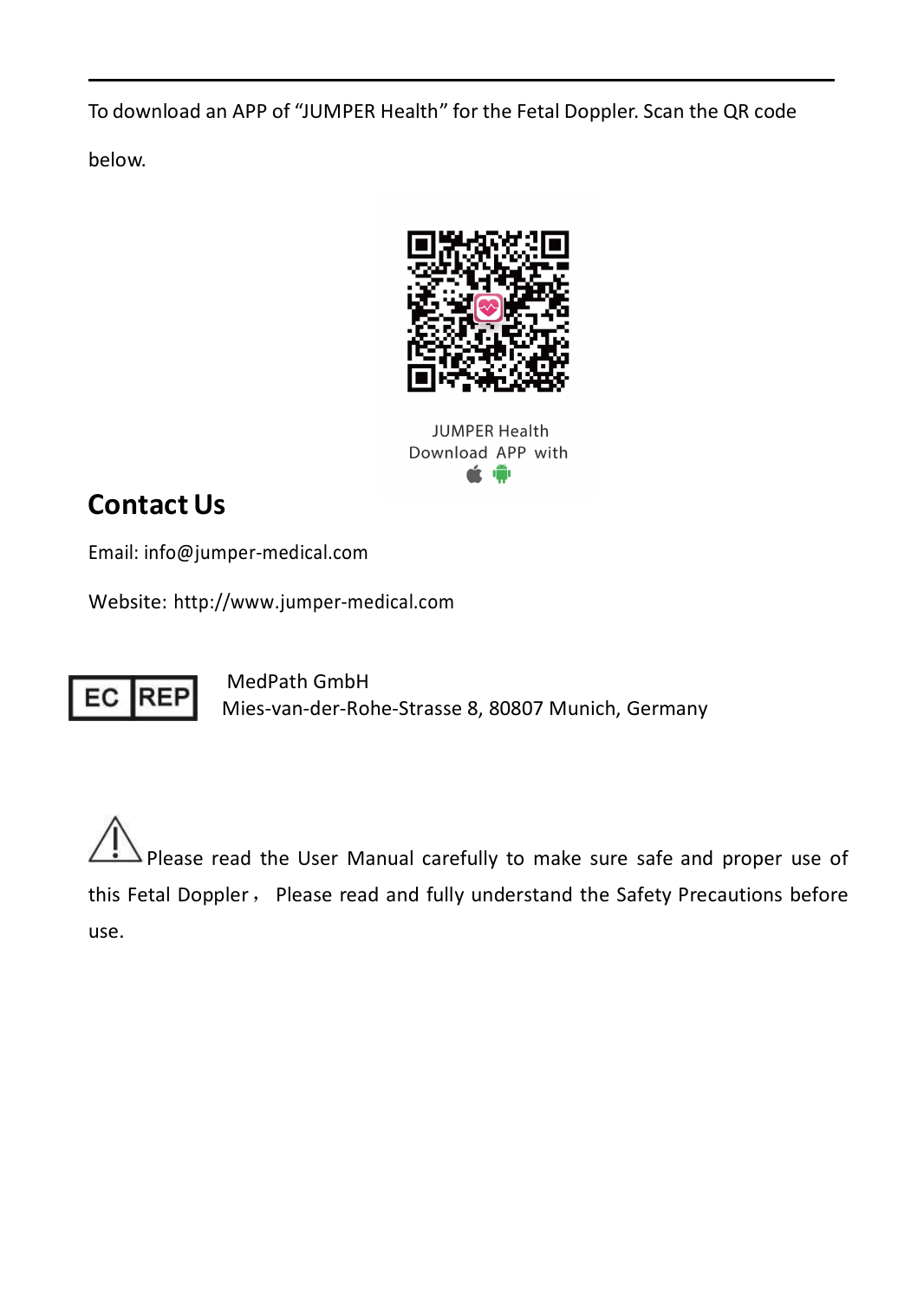# **Contents**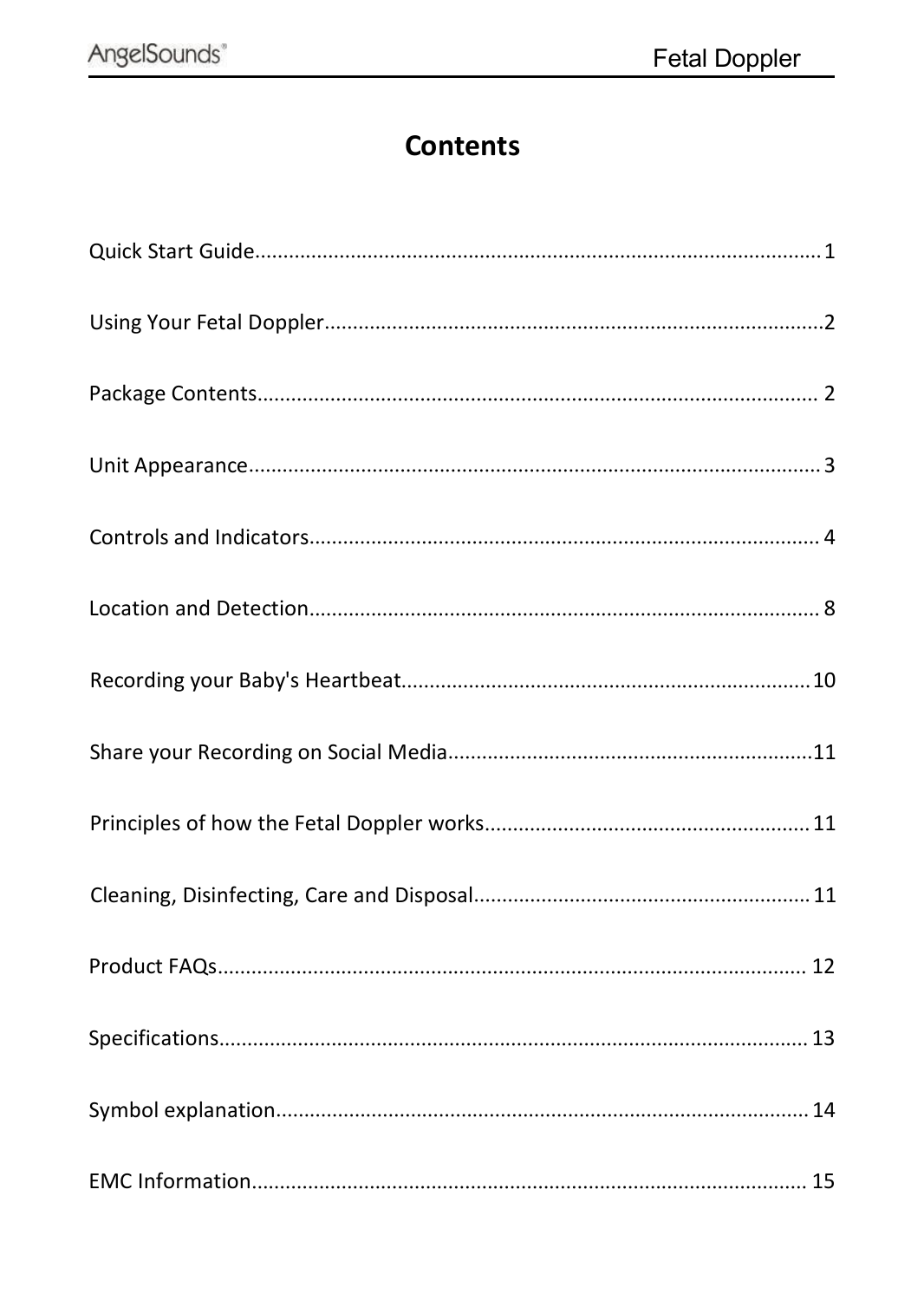# <span id="page-4-0"></span>**Quick Start Guide**

We know you are anxious to get started with your Fetal Doppler but we'd like to encourage you to read the whole manual firstly.

- 1. Install the 9 volt battery to the battery clip & make sure it is firmly connected. Don't forget to unwrap the clear plastic protective wrapper from the 9 volt battery first.
- 2. To download an APP of "JUMPER Health"for the Fetal Doppler on a smartphone. Connect the device to the smartphone via a recording cable.For detailed operation, see the user manual of JUMPER Health.
- 3. Turn on the Fetal Doppler and test it on your own heart first with some coupling agent to make sure it is working correctly. If you don't hear your own heartbeat then troubleshoot before trying to find the fetal heartbeat.
- 4. When the Fetal Doppler is working correctly you can now lay back and apply coupling agent to the surface of the ultrasonic probe.
- 5. Now put the Fetal Doppler to your tummy and move it very very very slowly until you heard your baby's heartbeat sounds.
- 6. Listen, Record, Share and Enjoy the fetal heartbeat sounds.

*If you have any difficulties please look for solutions in the user manual detail pages. You can also send an email to contact us directly for assistance!*

#### **Thank You for Your Purchase!**

Thank you for purchasing the Fetal Doppler JPD-100S9 made by Jumper Medical. Please read the user manual carefully before using the product,and put it in a safe place for future reference.

We hope you are completely satisfied with your Fetal Doppler purchase.

#### **To Provide Feedback**

Website[:www.jumper-medical.com](http://www.jumper-medical.com/) Email: [info@jumper-medical.com](mailto:angelsounds.info@jumper-medical.com)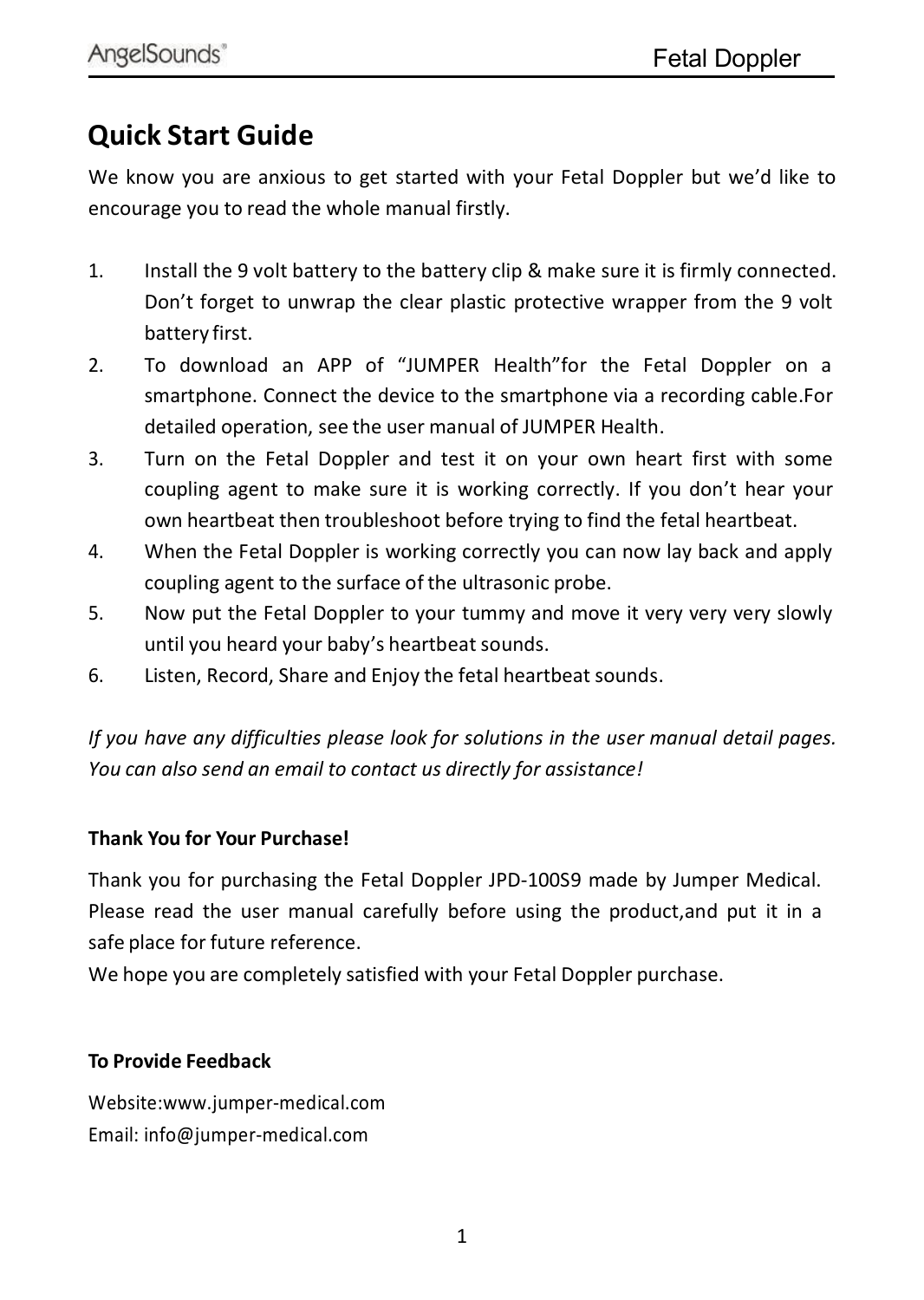Your reviews and seller feedback allow us to give you the best products and service possible!

# <span id="page-5-0"></span>**Using Your Fetal Doppler**

This guide will show you how to use your Fetal Doppler to listen to the sound of

your baby's heartbeat. The normal range of fetal heart rate: 110bpm-160bpm.



**CAUTION:** It cannot replace the professional fetal monitor, when the fetal heart rate is abnormal, or can not find the fetal heart, can not feel

the fetal movement, pregnant woman's should immediately go to the hospital to seek the doctor's help.

# <span id="page-5-1"></span>**Package Contents**

- **■** Fetal Doppler
- Battery (9V)
- Recording cable
- Coupling agent (15g)
- User manual
- User manual of JUMPER Health









**Fetal Doppler** 

**Battery** 

Recording cable

Coupling agent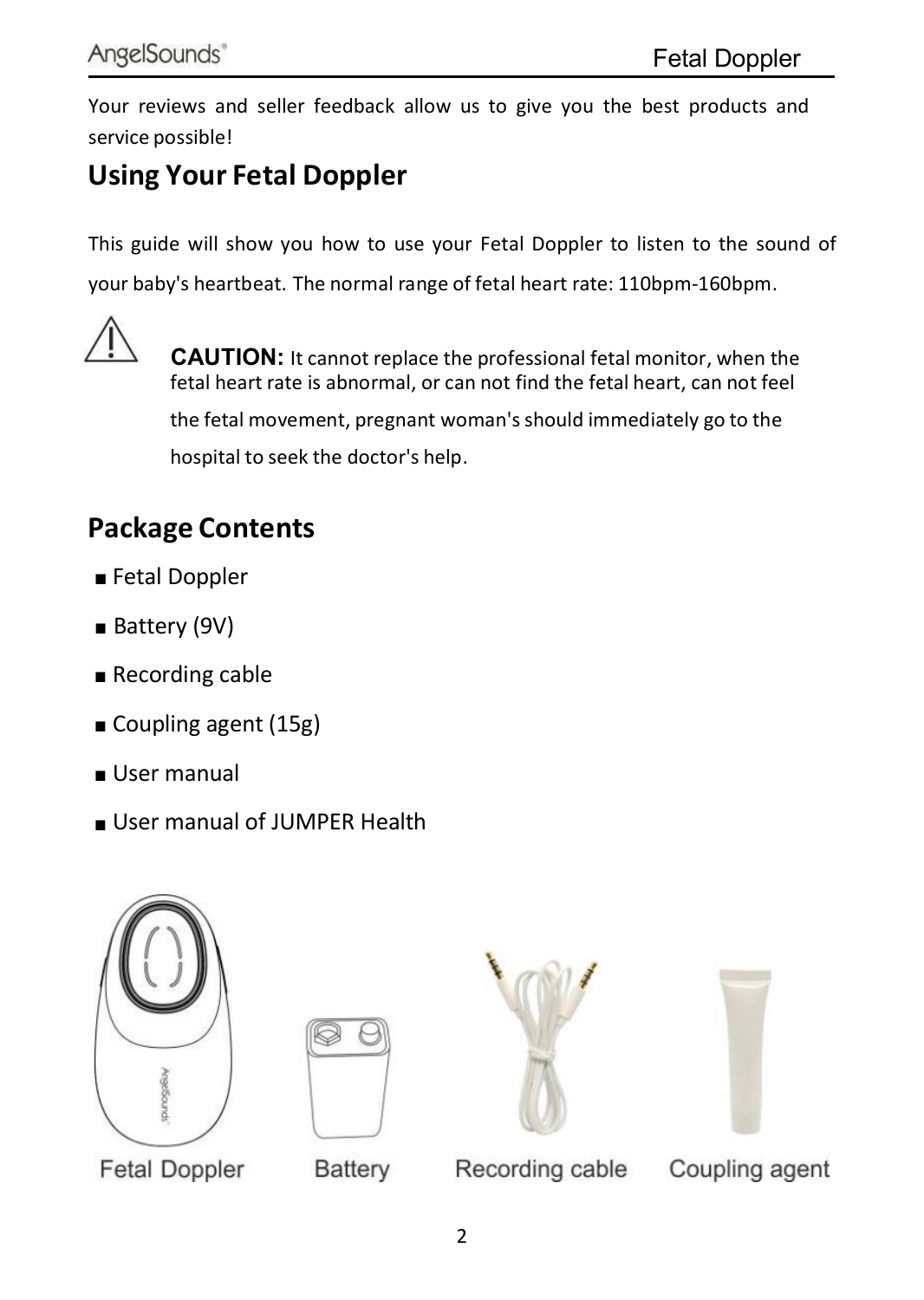For simplicity of operation the unit is easy to assemble. Carefully check each item as there are some damages that may have occurred during shipment. If any item are damaged, please contact Jumper Customer Service immediately.

#### **Intended use**

The Fetal Doppler JPD-100S9 is a hand-held, battery powered audio Doppler device used for detecting fetal heartbeats.

#### **Note for home use**

This device cannot replace a professional fetal monitor. If the fetal heart rate is abnormal or cannot be located using this monitor, immediately go to the hospital to seek the doctor's help. If fetal movement is not felt by the pregnant woman, immediately go to the hospital to seek the doctor's help.

#### <span id="page-6-0"></span>**Unit Appearance**



- 1. Loudspeaker
- 2. Working indicator light
- 3. Volume up button
- 4. Volume down button
- 5. Ultrasound transducer
- 6. Battery cover
- 7. Power on/off button
- 8. Recording jack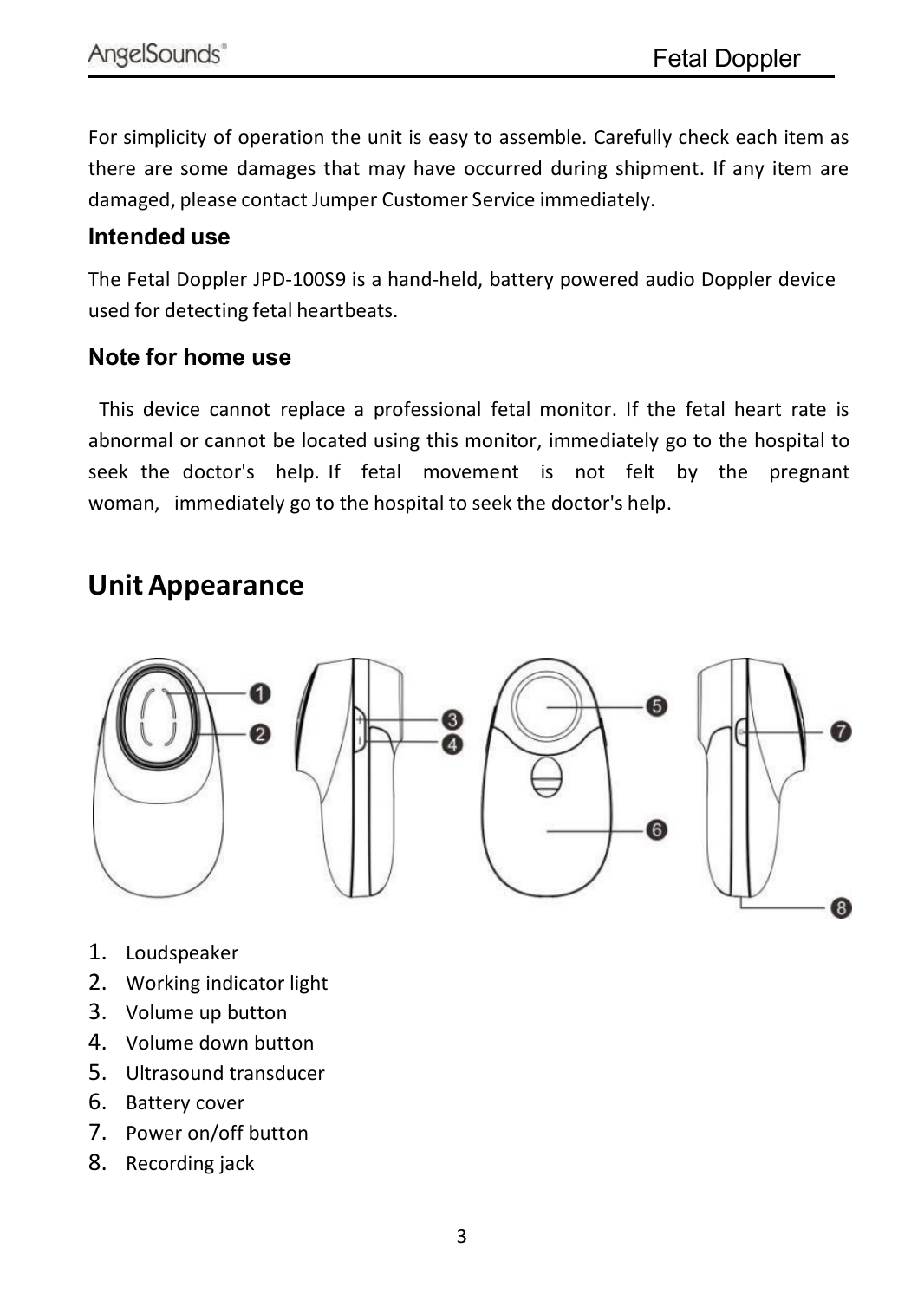#### <span id="page-7-0"></span>**Controls and Indicators**

**Power On/Off button -** Used to power on or off the Fetal Doppler.

**Working indicator light -** Press the "Power on/off button" and hold for about 2 seconds, the device powered on when the working Indicator light turns green.

In power-on state, press the "Power on/off button" and hold for about 2 seconds, the device powered off when the working Indicator light turns orange.

**Loudspeaker-**Used to output the sounds of the fetal heartbeat.

**Volume up/down button-**Used to change the volume. Press the "Volume up button", the sound volume will increase. Contrary, press the "Volume down button", the sound volume will decrease.

**Recording jack-**Used to connect a smartphone via a recording cable.

**Note:**The device will power on automatically when the device connect a smartphone via a recording cable. If some smartphones does not support, you need to operate manually to power on or off the device.

**Ultrasound transducer -** The part that touches the mommy's belly to detect the sounds of the fetal heartbeat, kicks and movements.

**Battery Cover-** Used to access the battery.

## **Step One:Installing and Replacing the battery:**

1. Take out the battery cover as bellow picture shows.

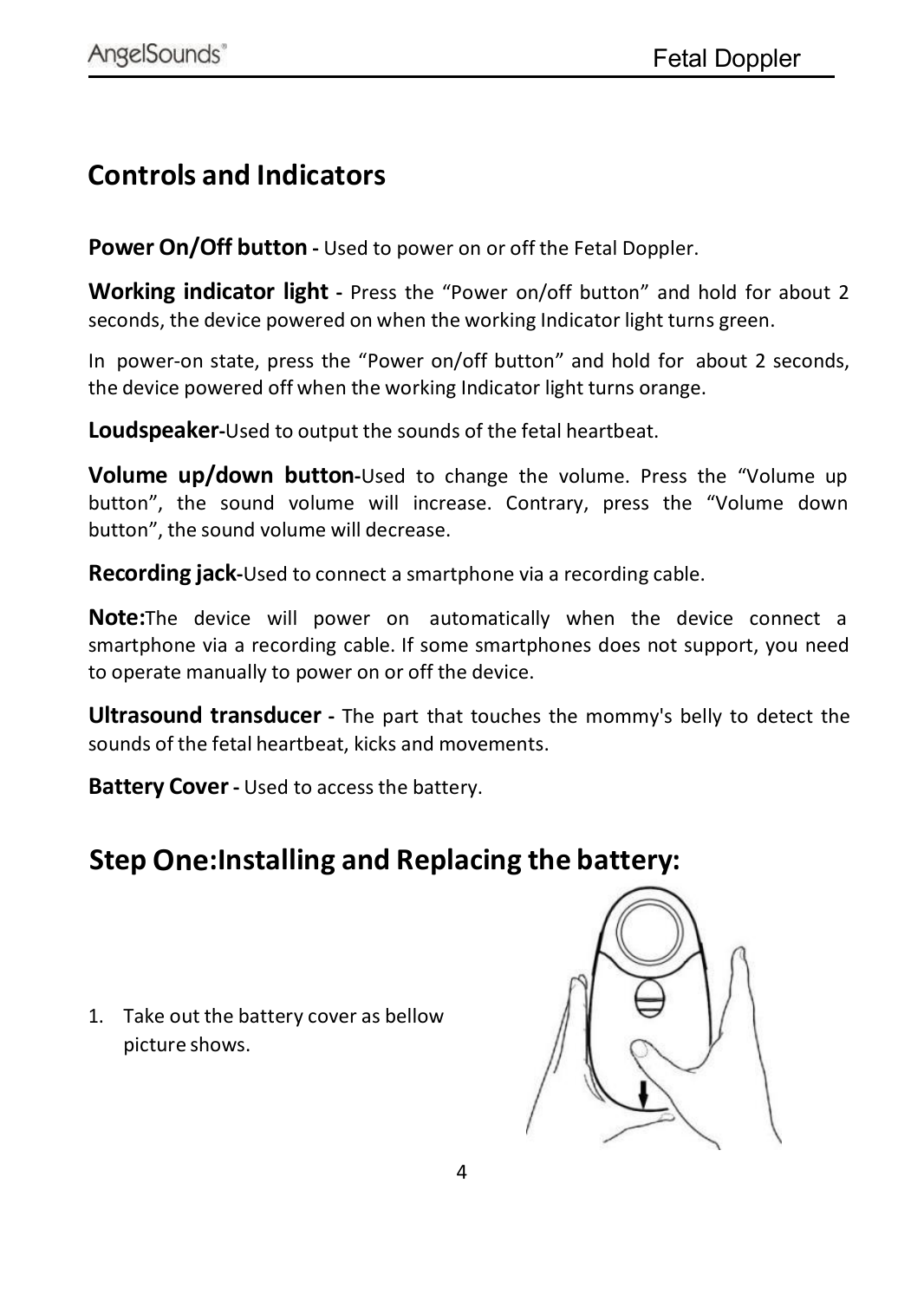2. Run the wire along the right side and put the battery clip at the bottom as bellow picture shows. when place the battery make sure the "+" and "-" matched.

3. Close the battery cover as the bellow picture shows.



# **Additional Battery Notes:**

- · Be sure to remove the battery's protective clear wrapper before installing it in the Fetal Doppler.
- · If the Fetal Doppler stops working, or won't turn on, please replace the battery with a new battery.
- Keep the battery in a cool and dry environment when not in use.

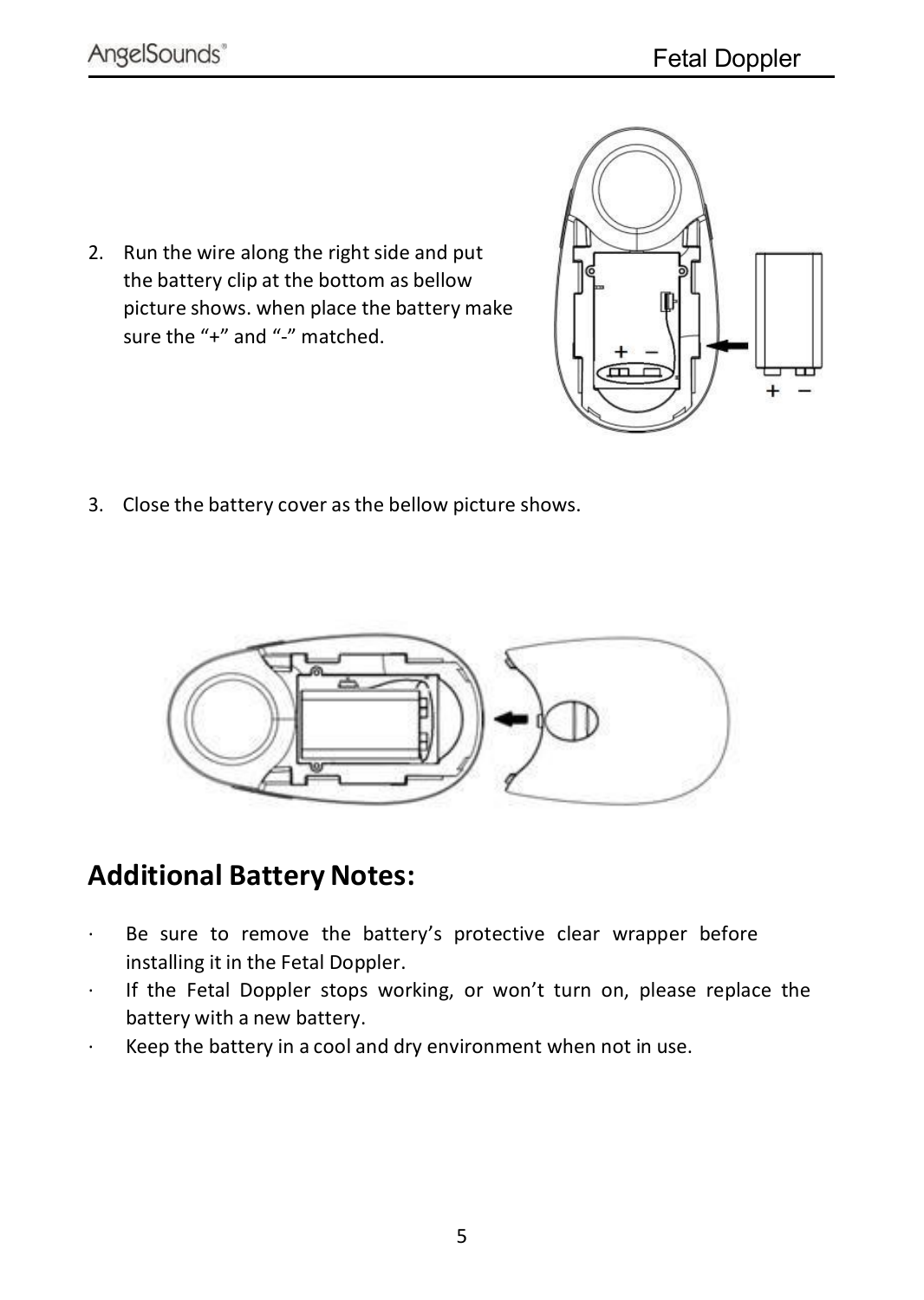- · Remove the battery from the unit if you do not anticipate using it for long time to protect both the Fetal Doppler and the battery.
- The Battery Type is an Alkaline 9 Volt
- Please dispose of battery properly when it looses power.

## **Step Two: To download a APP ofJUMPER Health on a**

#### **smartphone**

Download and install a APP of "JUMPER Health"

**■** Scan the QR code to download



JUMPER Health Download APP with

■ Download the app in APP Store or Google Market by entering the keyword "JUMPER Health".

**Notes:** This APP supports iOS 7.0 and later versions, and Android 4.3 and later

versions. In addition, hardware of the smartphone needs to support Bluetooth 4.0.

#### **Step Three: Connect the Fetal Doppler to asmartphone**

#### **via recording cable**

- 1. Insert one end of the recording cable into recording jack first,and then insert the other end into earphone jack.
- 2. The device will power on automatically when the device connect a smartphone via a recording cable.If some smartphones does not support, you need to operate manually to power on or off the device.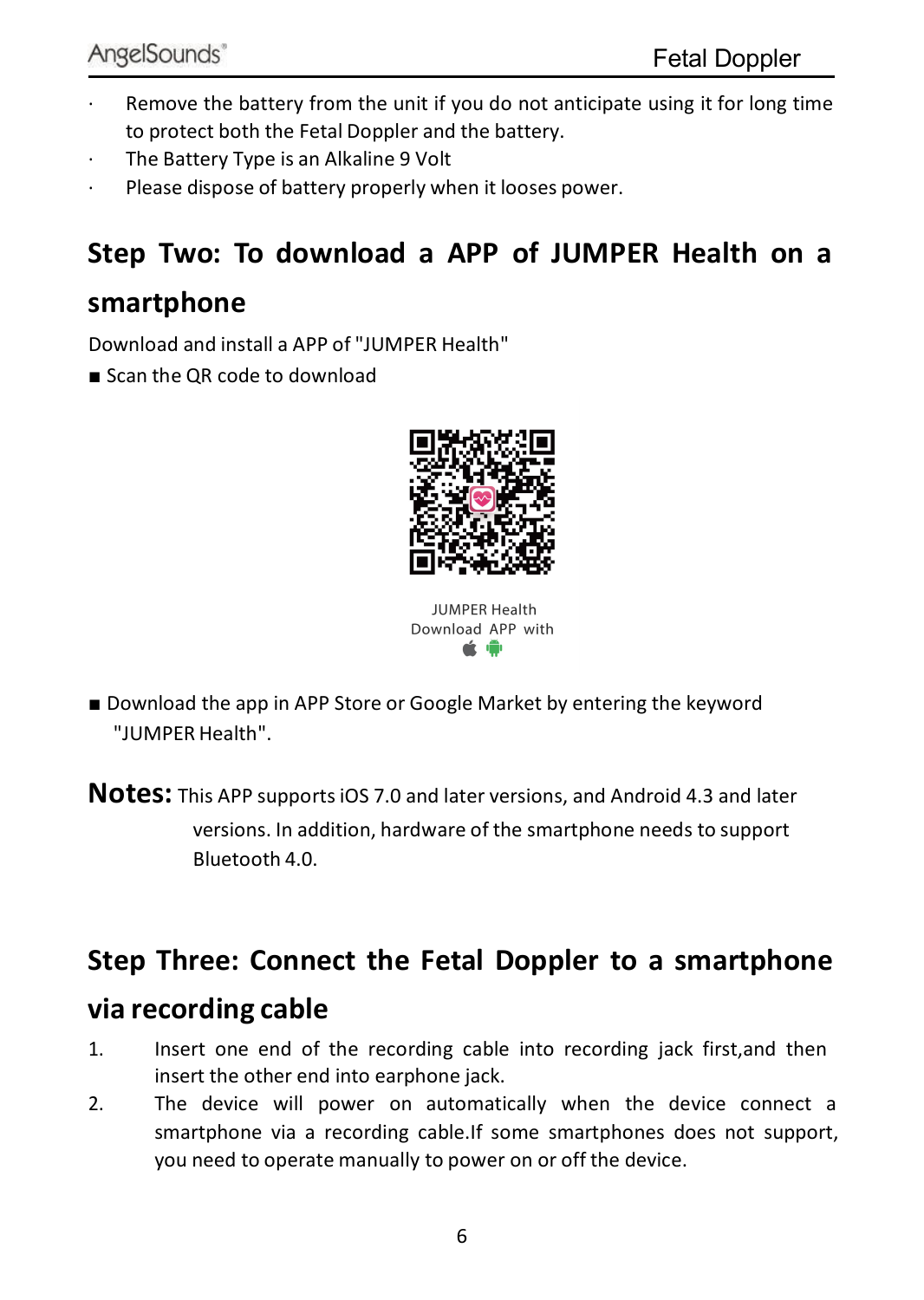

# **Step Four: Coat the coupling agent on the ultrasonic probe**

We recommend the liberal use of Ultrasonic, Aloe Vera or medical ultrasonic coupling gel to reduce the static caused bymoving the Fetal Doppler around on the belly. Baby Oil, Coconut Oil, Virgin Olive Oil or even Vaseline work well which is also readily available in most homes. Actually anything that lubricates the movement across your belly will work. We do however suggest that you don't use colored gels or lotions.

**Caution:** Be sure not to get coupling agent into the area around the On/ Off/ Volume dial as this could damage the unit.

## **Step Five: Listening to the Baby's Heartbeat**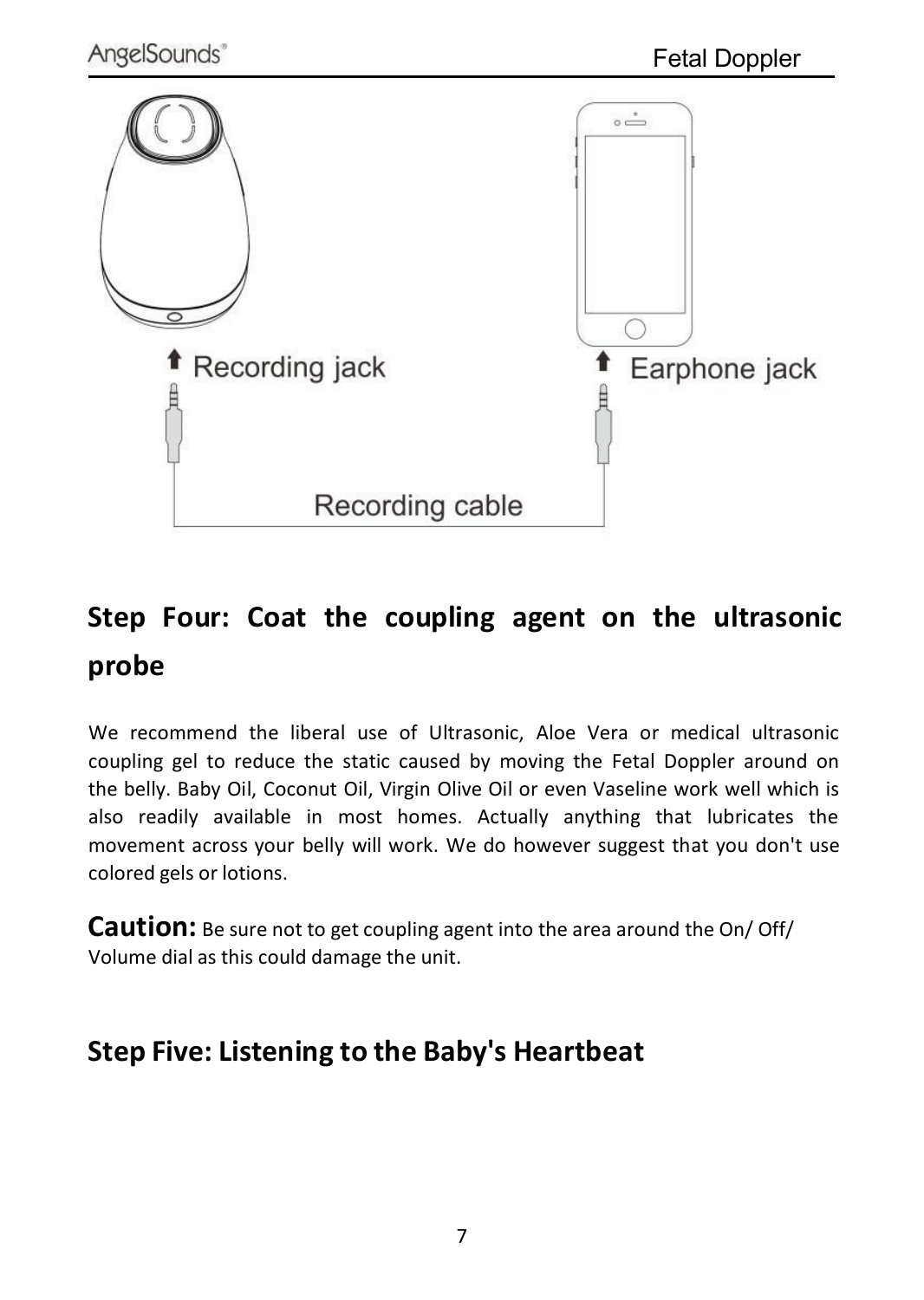- 1. Always check the Fetal Doppler on your own heartbeat first to make sure everything is connected and working properly. Refer to the FAQs if it isn't before proceeding.
- 2. We recommend the mother be in a reclining position for easiest detection of the baby's heartbeat.
- 3. Apply a generous amount of coupling gel to the receiver and to the mother's abdomen.
- 4. Hold the receiver to the mother's heart first to hear how it sounds so it's easier to distinguish from the baby.
- 5. Then hold the receiver to the mother's abdomen to listen to the baby's heartbeat which should be much faster than mommy's heartbeat.
- 6. Move the Fetal Doppler very very slowly to find the optimum placement based on the baby's current position.
- 7. After the heartbeat is detected, adjust the volume to acomfortable level and enjoy.
- 8. After you are done listening, turn off the power and gently wipe the Fetal Doppler clean but do not use cleaning agents or soap and water as this could damage the unit.

#### <span id="page-11-0"></span>**Location and Detection**

Detection of the Baby's Heart Rate is detectable 90% of the time after the 12<sup>th</sup> week gestation.

Between 8 and 16 weeks it is possible to hear the heartbeat if conditions are perfect.

After the  $16^{\text{th}}$  week you should  $\qquad \qquad \Box$ have no problem finding the heartbeat.

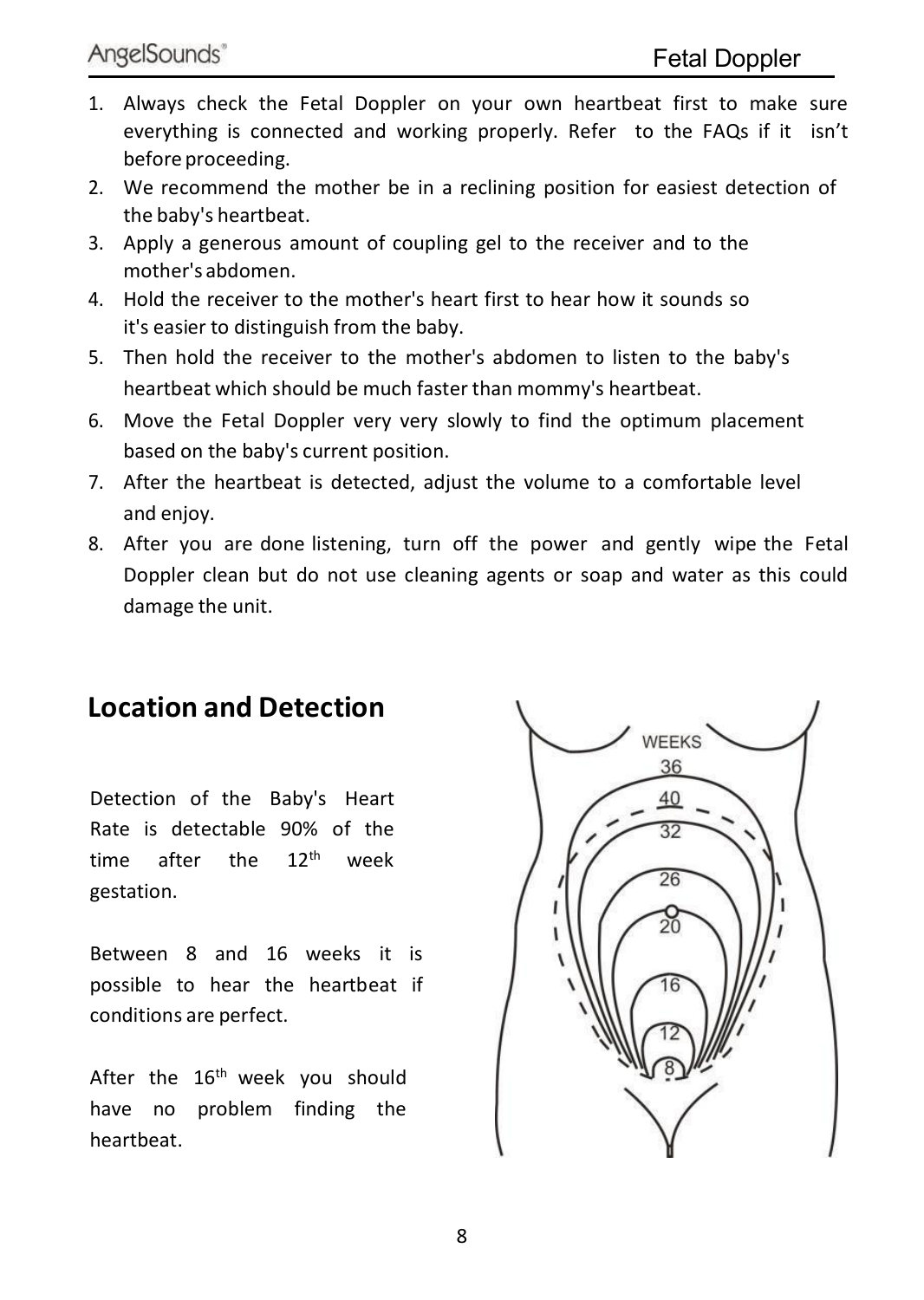The gestational chart shows about where you should be able to find your baby's heartbeat as it grows each week.

Early in the gestation period place the receiver near the middle of the abdomen above the pubic line but aiming down towards the pubic bone.

Move the receiver slowly while searching because the heart is so small and the sound it makes so faint that it will be easy to miss hearing the heart if you move too quickly.

Keep in mind that each mommy and baby is different so not being able to detect the heartbeat early isn't a reason for concern.

If you are not able to detect the baby within 10 minutes we recommend taking a break and trying again a few days later. However, if you are concerned about any issues relating to your pregnancy you should contact your healthcare provider for assistance.

As the baby grows, the heartbeats become stronger and it will be easier for you to detect the sounds the baby makes.

We recommend keeping the session to less than 10 minutes at a time. we recommend limited use in short intervals, infrequently and primarily after the first trimester

Make sure to continuously use plenty of coupling gel to reduce the static caused by moving the probe around on the mother's belly. We recommend the use of any of the following: Ultrasonic Gel, Aloe Vera, Medical ultrasonic coupling gel, Baby Oil, Coconut Oil, Virgin Olive Oil or even Vaseline work well. DO NOT use colored gels or lotions as this will not adequately protect the probe from damage.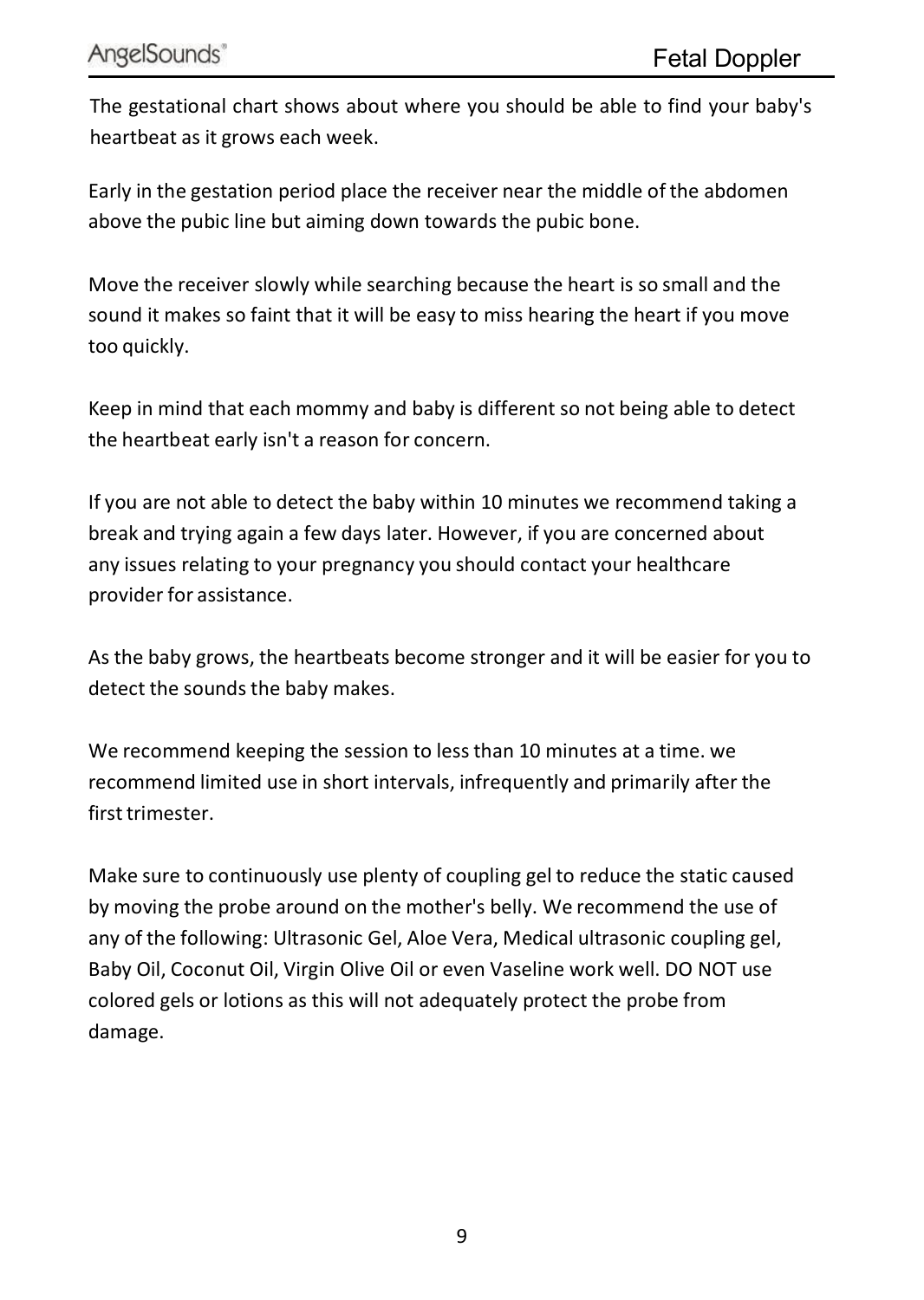By counting the heartbeats for one minute you will be able to determine the baby's heart rate in beats per minute (BPM). Do this at least 3 times and average the results to get a more accurate reading.

A baby's normal heart rate should be between 110 and 160 BPM. The baby's heart rate can vary based on the level of activity. Early in the pregnancy the baby's heart rate will vary but as the baby matures the heart rate will become more consistent.

If you detect a heart rate in the range of 60 to 100 BPM then you are most likely picking up the mother's heartbeats.

If you are concerned about the sounds you hear you should contact your healthcare provider for assistance.

The Fetal Doppler is a listening system to hear the sounds your baby makes and is NOT a medical device and can not be used for diagnostic or medical purposes and is not to be used as a substitute for regular prenatal care by a licensed doctor.

## <span id="page-13-0"></span>**Recording your Baby's Heartbeat**

We recommend and encourage you to record the sound of your baby's heartbeat on a smartphone. What a wonderful sound to share with your family and friends. It would also be an amazing memory to share with your child as they grow older.

Once you have the Fetal Doppler connected, find the baby's heartbeat and then begin recording. You may need to turn up the unit's volume up button to get the best recording.

*Tip: Record the mother's heartbeat also during this time and play it to soothe your newborn baby in the nursery. Rather than a generic white noise heartbeat, wouldn't*  $i$ t *be better* to use the *baby's* mother's *heartbeat?*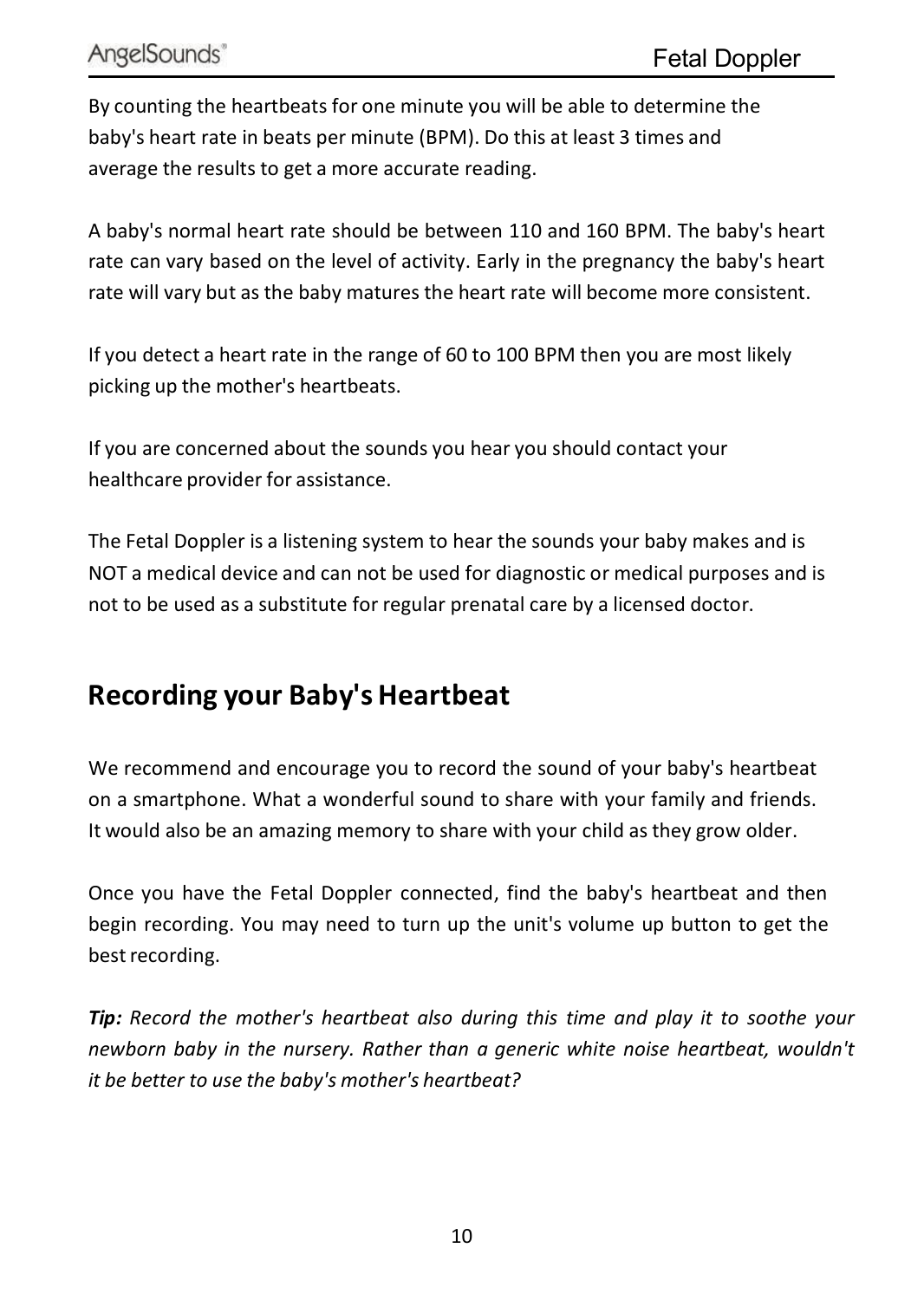#### <span id="page-14-0"></span>**Share your Recording on Social Media**

Share the recording you made with your family and friends on your own Social Media like Facebook, Twitter.

#### <span id="page-14-1"></span>**Principles of how the Fetal Dopplerworks**

This Fetal Doppler consists of a receiver unit that can detect the slightest of sounds inside the womb and sends signal output to a loudspeaker or a smartphone.

A sound wave is transmitted from the Fetal Doppler to the uterus in the mommy's belly and an echo is then received back when the sound wave bounces off of the

baby's heart.<br>The difference between these two signals (sound waves) are measured to determine the baby's heartbeat.

#### <span id="page-14-2"></span>**Cleaning, Disinfecting, Care and Disposal**

We recommend cleaning the gel from the transducer probe with a soft cloth. You can disinfect the probe by wiping it with 70% ethanol or alcohol wipes and then drying with asoft dry cloth. Do not use abrasives, solvents, bleach, soap and water, steam or high temperature cleaning processes to sterilize the unit as any of these can damage it. Do not immerse in water or liquids to clean the Fetal Doppler as this will short out the unit.

The battery is recyclable. Please recycle the battery after use by following your local recycling guidelines.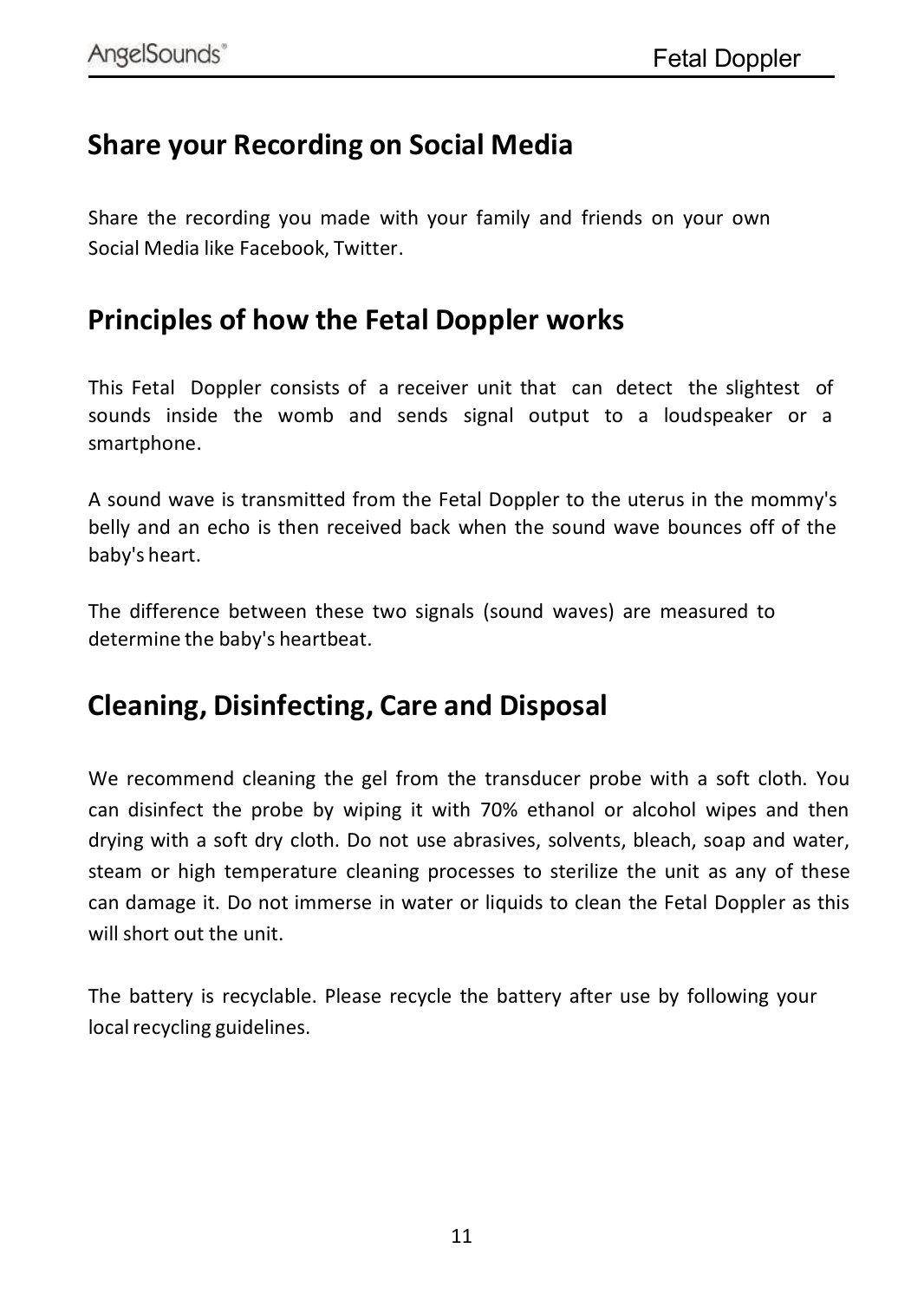Do not disassemble the unit. Your warranty will be voided upon unauthorized destruction or service to the product.

## <span id="page-15-0"></span>**Product FAQs**

**Unit doesn't turn on -** Make sure a fresh battery is installed and the power is turned on. Check to make sure the battery connector is connected fully onto the battery terminals. Make sure you've removed the clear protective wrapper off of the battery.

**The working indicator light is turns orange -** Make sure a fresh battery is installed.

**There is no sound coming through the loudspeaker -** Make sure a fresh battery is installed and that the working indicator light is illuminated. Be sure to turn up the volume using the Volume up button.

**Uncomfortable noise is coming through loudspeaker -** Make sure a fresh battery is installed. A weak battery can cause noise. Interference can be caused by<br>nearby electronic devices (e.g. high frequency electronics, cell phones, cordless phones, etc.). Make sure there is plenty of coupling gel between the probe and the abdomen. Some slight noise does occur when moving the probe from one location to another on the abdomen and sufficient lubrication will decrease this significantly.

**How soon can I hear the baby -** We recommend that the Fetal Doppler be used after the 16 <sup>th</sup> week of pregnancy. Before that there are a lot of variables that may not let you hear your baby yet. Keep in mind that the baby is tiny still before 16 weeks. The Fetal Doppler works more like a laser pointer than a floodlight in that you will hear the baby when it is perfectly lined up. But the field of view of detecting the baby is small, like a laser pointer, so if you are off slightly you'll miss the baby. As the baby grows each week, being able to find the baby becomes easier and easier to do.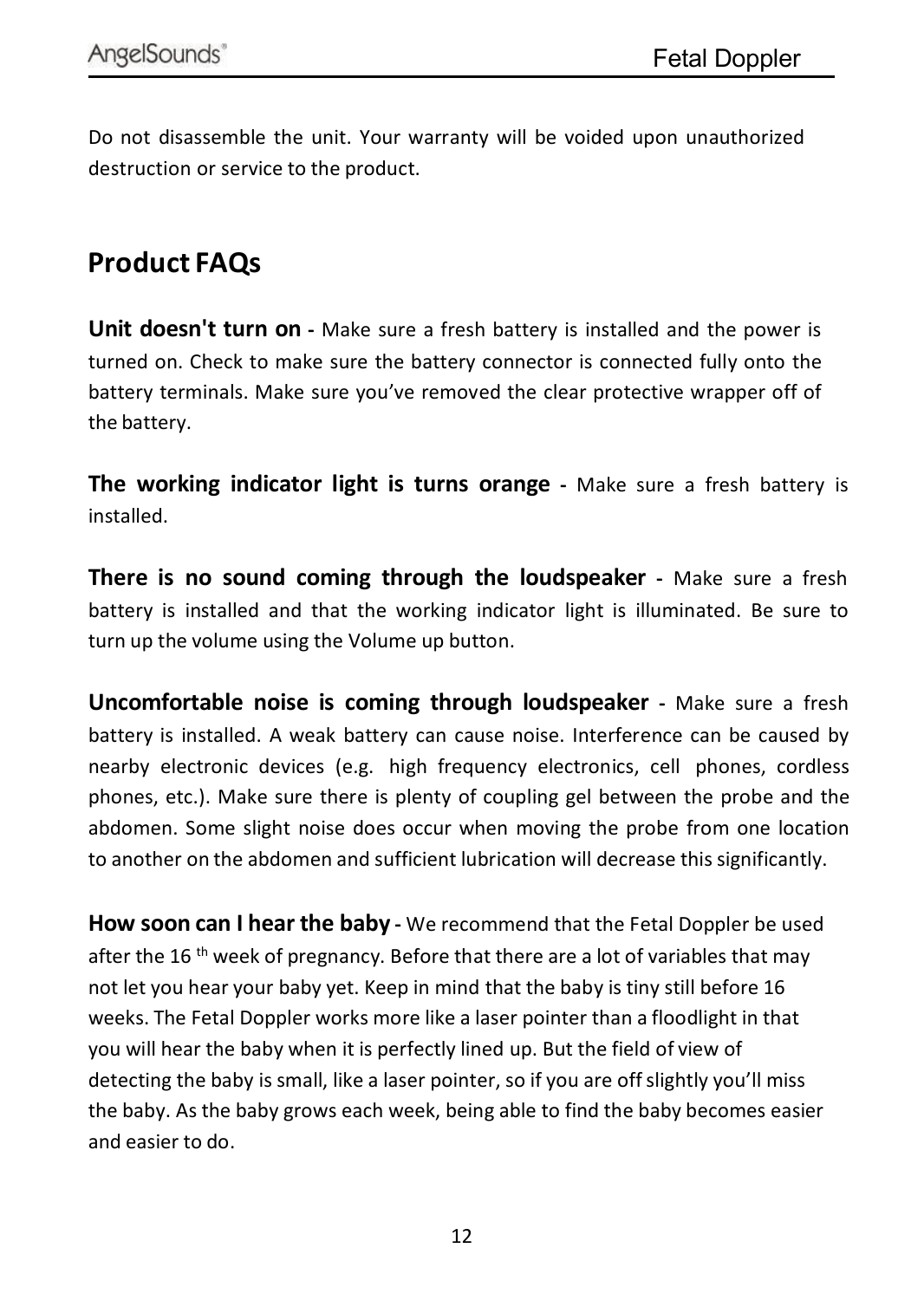**I'm finding it difficult to find the baby after 16 weeks -** First check to see if you can hear your own heartbeat to be sure the unit is working correctly. If you can not hear your own heartbeat then something is wrong and you should trouble shoot first before attempting to locate the baby. Make sure to use sufficient lubricating gel. Don't apply too much pressure to the mother's abdomen. You have not yet found the optimum placement of the probe to hear the baby's heartbeat, take a break for a day and try again later. Slow down moving the probe around on the abdomen to make it easier to hear the heartbeat when you find the right location. The baby can sometimes be located behind the placenta making it difficult to find, try again later.

**The battery cover doesn't want to stay on –** Please review the detailed instructions on replacing the battery cover on page 6 for help.

**How do I record the heartbeat –** Please read the user manual of JUMPER Health carefully.

## <span id="page-16-0"></span>**Specifications**

**Product name:** Fetal Doppler **Model:** JPD-100S9 **Safety:** FDA approved; Complies with IEC 60601-1, EN60601-1-2, IEC 61266

#### **Classification:**

Anti-electric shock type: Internal powered equipment Anti-electric shock degree: Type BF equipment Classification of protection against harmful ingress of water: IP22 Mode of operation: Continuous operation

#### **TechnicalParameters:**

Ultrasonic emitting frequency: 2.5MHz Output power: < 20mW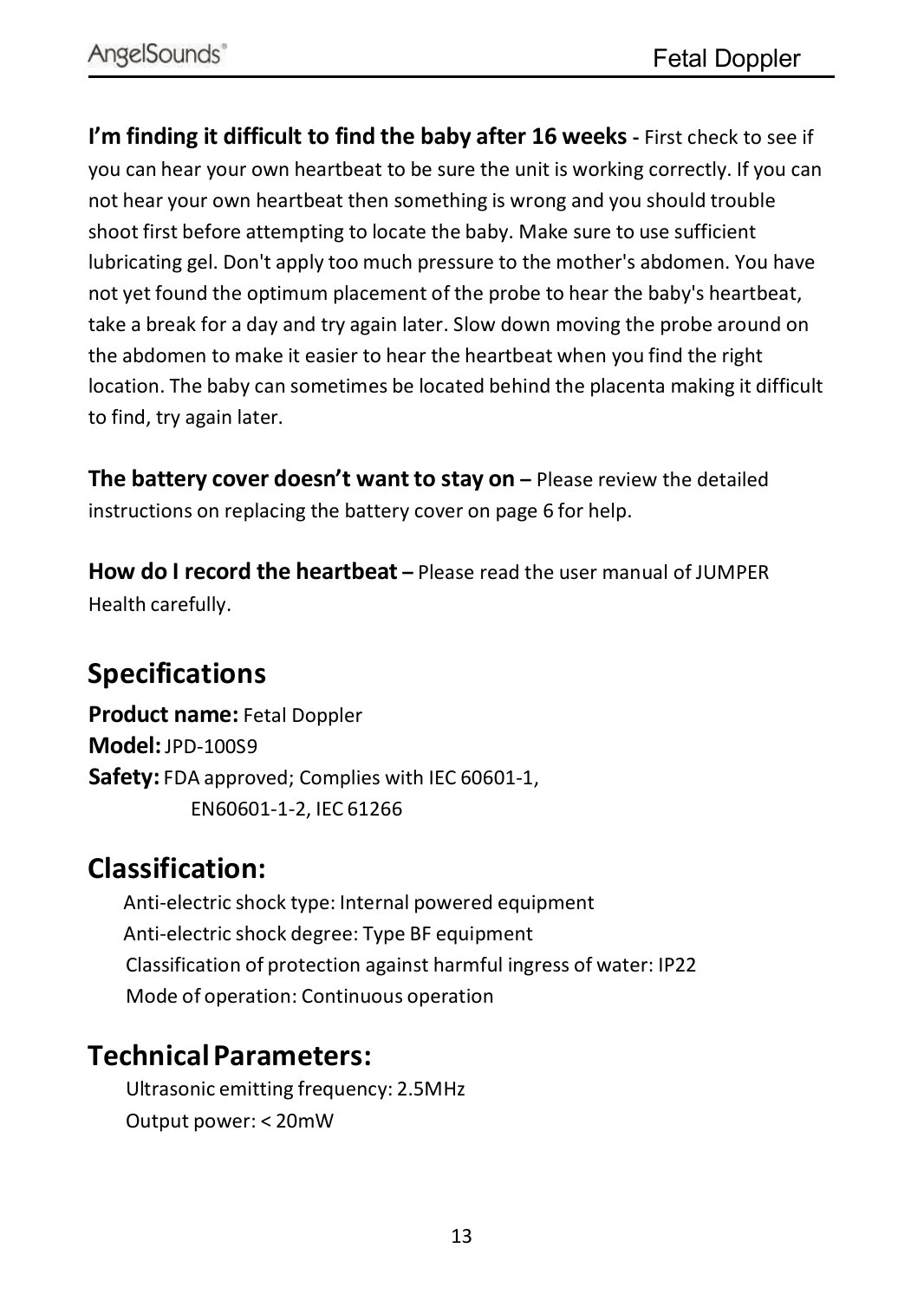Overall sensitivity at the distances 200 mm from the face of the transducer, ≥ 90dB

Spatial-peak temporal-peak acoustic pressure:

< 0.1MPa

Effective area of the ultrasonic transducer active element: 1.57cm<sup>2</sup>

The acoustic coupling medium for normal use: ph: 5.5~8 Acoustic impedance: ≤  $1.7*10^{5}$ g /cm<sup>2</sup>·s ·s

The acoustic output parameter meets the provision freedom from publication in IEC 61157 Requirement for the declaration of the acoustic output of medical diagnostic ultrasonic equipment: P\_<1MPa; I<sub>ob</sub><20mW/cm<sup>2</sup>; I<sub>spta</sub><100mW/cm<sup>2</sup>

Audio output power: < 0.2 W Audio out jack: Φ3.5mm Recommended battery type: 9V DC alkaline battery Stand-by Time: > 4hours Suitable gestation: 16 gestational weeks or later

## **Physical Characteristics:**

Size: 119\* 65\* 54mm Weight: 155g±5g. (including battery) Shelf Life: 5 years, please inspect yearly for safety

#### **Operating conditions**

Temperature: 5 °C to 40 °C Humidity: ≤80% RH, non-condensing Atmospheric pressure: 86kPa to 106kPa

## **Storage and shipping conditions**

Temperature:-20 °C to 55 °C Humidity: 10% - 93% RH, non-condensing Atmospheric pressure: 50kPa to 106kP

# <span id="page-17-0"></span>**Symbol explanation**

| Consult instructions for use of the product and/or its accessories. |  |
|---------------------------------------------------------------------|--|
| Warning Information                                                 |  |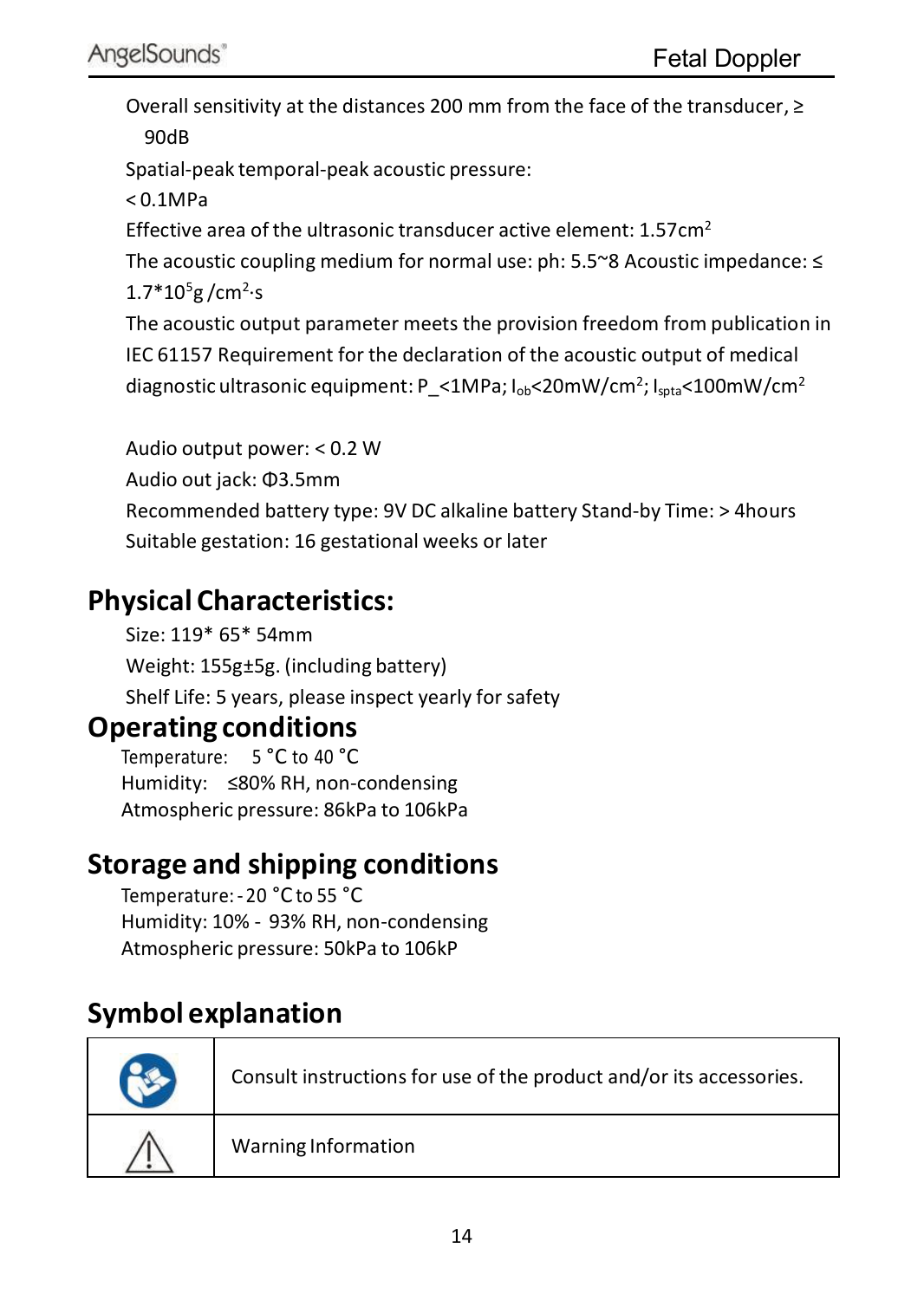| EC REP      | Authorized Representative in the European Community                                                                                                       |
|-------------|-----------------------------------------------------------------------------------------------------------------------------------------------------------|
| $CE_{0482}$ | CE Mark: The Product system conforms to essential requirements<br>of the Medical Device Directive 93/42/EEC.                                              |
|             | Date of manufacture.                                                                                                                                      |
|             | Information about the manufacturer.                                                                                                                       |
|             | Type BF applied part                                                                                                                                      |
| <b>SN</b>   | Specifies serial number of the Product                                                                                                                    |
| LOT         | Batch code                                                                                                                                                |
|             | The environmental protection use period is 5 years.                                                                                                       |
| <b>IP22</b> | Degree of protection against ingress of water and particulate<br>matter.                                                                                  |
|             | It indicates that the equipment should be sent to the special<br>agencies according to local regulation for separate collection after<br>its useful life. |
|             |                                                                                                                                                           |

## <span id="page-18-0"></span>**EMC Information**



#### **CAUTION:**

**Fetal Doppler** needs special precautions regarding EMC and needs to be installed and put into service according to the EMC information provided for in the ACCOMPANYING DOCUMENTS.



## **CAUTION:**

Portable and mobile RF communications equipment can affect **Fetal Doppler**.



#### **CAUTION:**

The **Fetal Doppler** should not be used adjacent to or stacked with other equipment.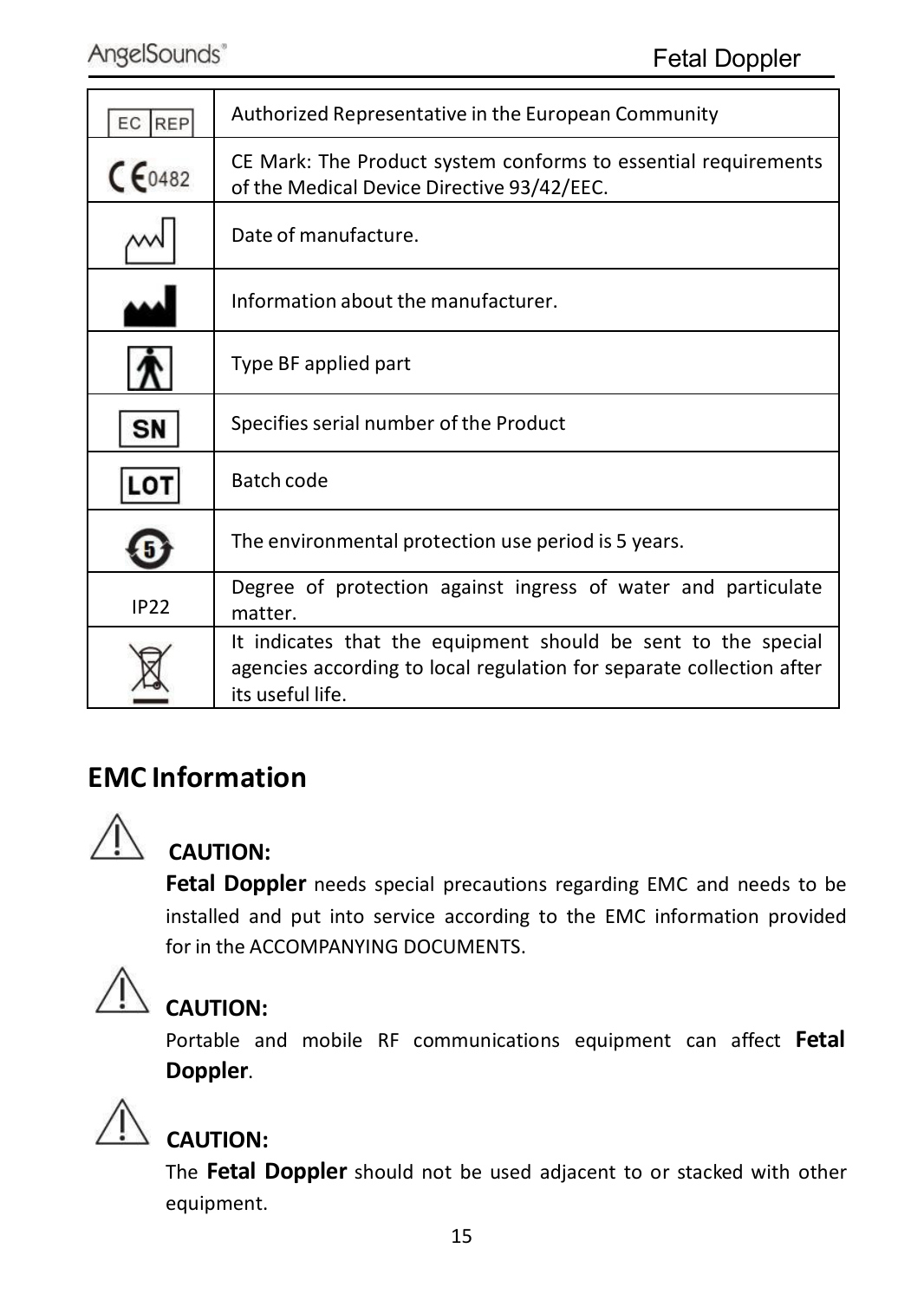#### A1.1 Electromagnetic Emissions

The **Fetal Doppler** is intended for use in the electromagnetic environment specified below. The customer or the user of the Fetal heart monitor should assure that it is used in such an environment.

| <b>Emissions</b>    | test    | Compliance                                   |  |  |
|---------------------|---------|----------------------------------------------|--|--|
|                     |         | The Fetal Doppler uses RF energy only for    |  |  |
| <b>RF</b> emissions | Group 1 | its internal function. Therefore, its RF     |  |  |
| CISPR <sub>11</sub> |         | emissions are very low and are not likely to |  |  |
|                     |         | cause any interference in nearby electronic  |  |  |
|                     |         | equipment.                                   |  |  |
|                     |         | The Fetal Doppler is suitable for use in all |  |  |
|                     |         | establishments.<br>including<br>domestic     |  |  |
| <b>RF</b> emissions | Class B | establishments and those directly connected  |  |  |
| CISPR <sub>11</sub> |         | to the public low-voltage power supply       |  |  |
|                     |         | network that supplies buildings used for     |  |  |
|                     |         | domestic purposes.                           |  |  |

#### A 1.2 Electromagnetic Immunity

The **Fetal Doppler** is intended for use in the electromagnetic environment specified below. The customer or the user of the Fetal Doppler should assure that it is used in such an environment.

| Immunity test                                     | IEC 60601<br>test level            | Compliance level               | Electromagnetic<br>environment<br>guidance                                                                                                                                            |  |
|---------------------------------------------------|------------------------------------|--------------------------------|---------------------------------------------------------------------------------------------------------------------------------------------------------------------------------------|--|
| Electrostatic<br>discharge (ESD)<br>IEC 61000-4-2 | kV<br>±6<br>contact<br>$±8$ kV air | $±6$ kV contact<br>$±8$ kV air | should<br>be<br>Floors<br>wood, concrete or<br>ceramic tile. If floors<br>with<br>covered<br>are<br>synthetic<br>material,<br>relative<br>the<br>humidity should be<br>at least 30 %. |  |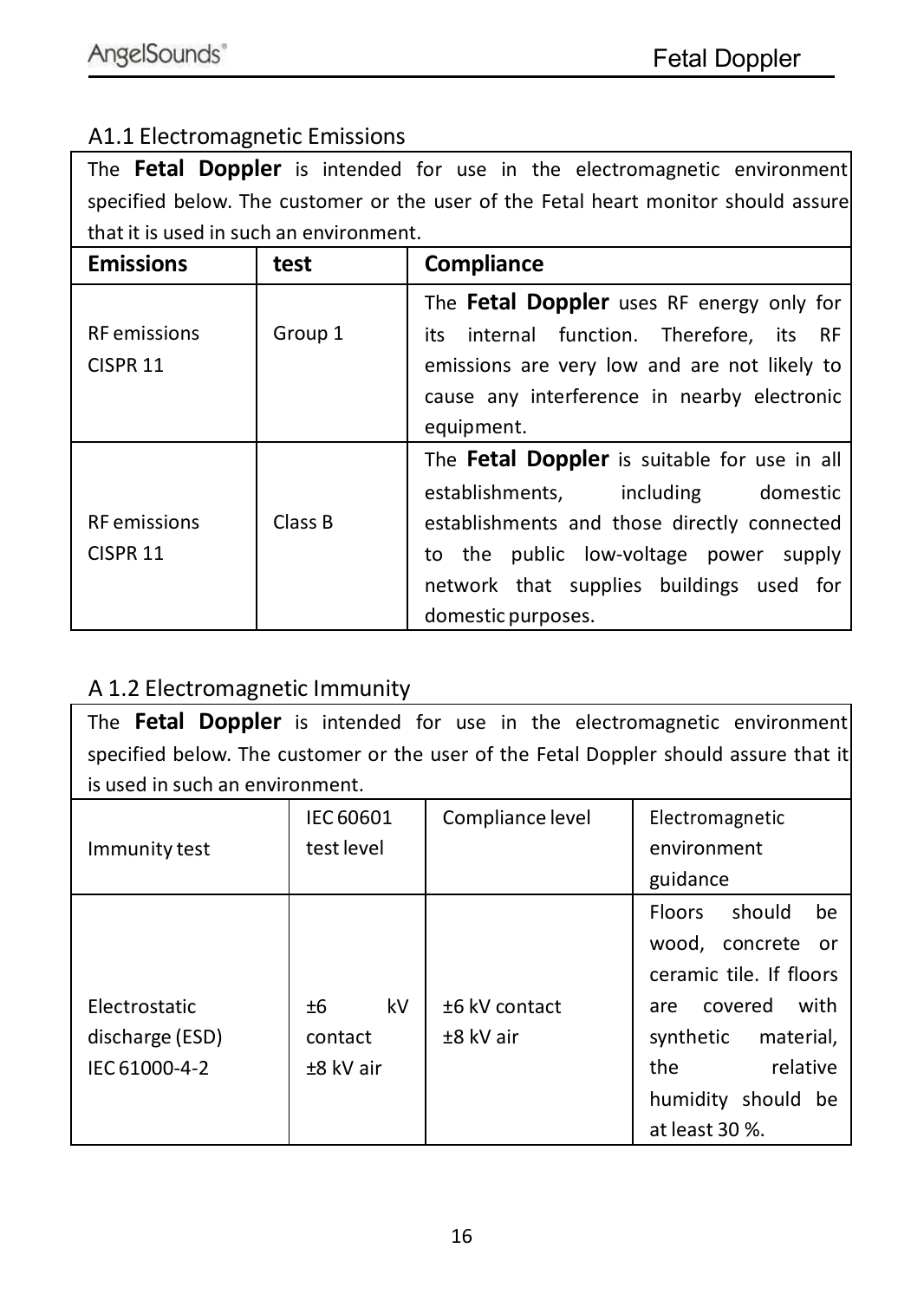#### Fetal Doppler

|                 |      |      | Power frequency       |  |
|-----------------|------|------|-----------------------|--|
|                 |      |      | magnetic fields       |  |
|                 |      |      | should be at levels   |  |
| Power frequency |      |      | characteristic of     |  |
| (50/60 Hz)      | 3A/m | 3A/m | a typical location in |  |
| magnetic field  |      |      | a typical             |  |
| IEC 61000-4-8   |      |      | commercial<br>or      |  |
|                 |      |      | hospital              |  |
|                 |      |      | environment           |  |

#### A 1.3 Electromagnetic Immunity (not life-supporting)

The **Fetal Doppler** is intended for use in the electromagnetic environment specified below. The customer or the user of the Fetal Doppler should assure that it is used in such an environment.

| Immunity test | IEC<br>60601<br>test<br>level | Compliance<br>level | Electromagnetic environment<br>guidance                                                                                                                                                                                                                                                                                                                                                      |
|---------------|-------------------------------|---------------------|----------------------------------------------------------------------------------------------------------------------------------------------------------------------------------------------------------------------------------------------------------------------------------------------------------------------------------------------------------------------------------------------|
|               |                               |                     | Portable and mobile RF<br>communications equipment<br>should be used no closer to any<br>part of the Fetal Doppler<br>including cables, than the<br>recommended separation distance<br>calculated from the equation<br>applicable to the frequency of the<br>transmitter.Recommended<br>separation distance<br>$d = 12\sqrt{P}$<br>$d = 2.3\sqrt{P}$ 800 MHz to 2.5 GHz<br>80 MHz to 800 MHz |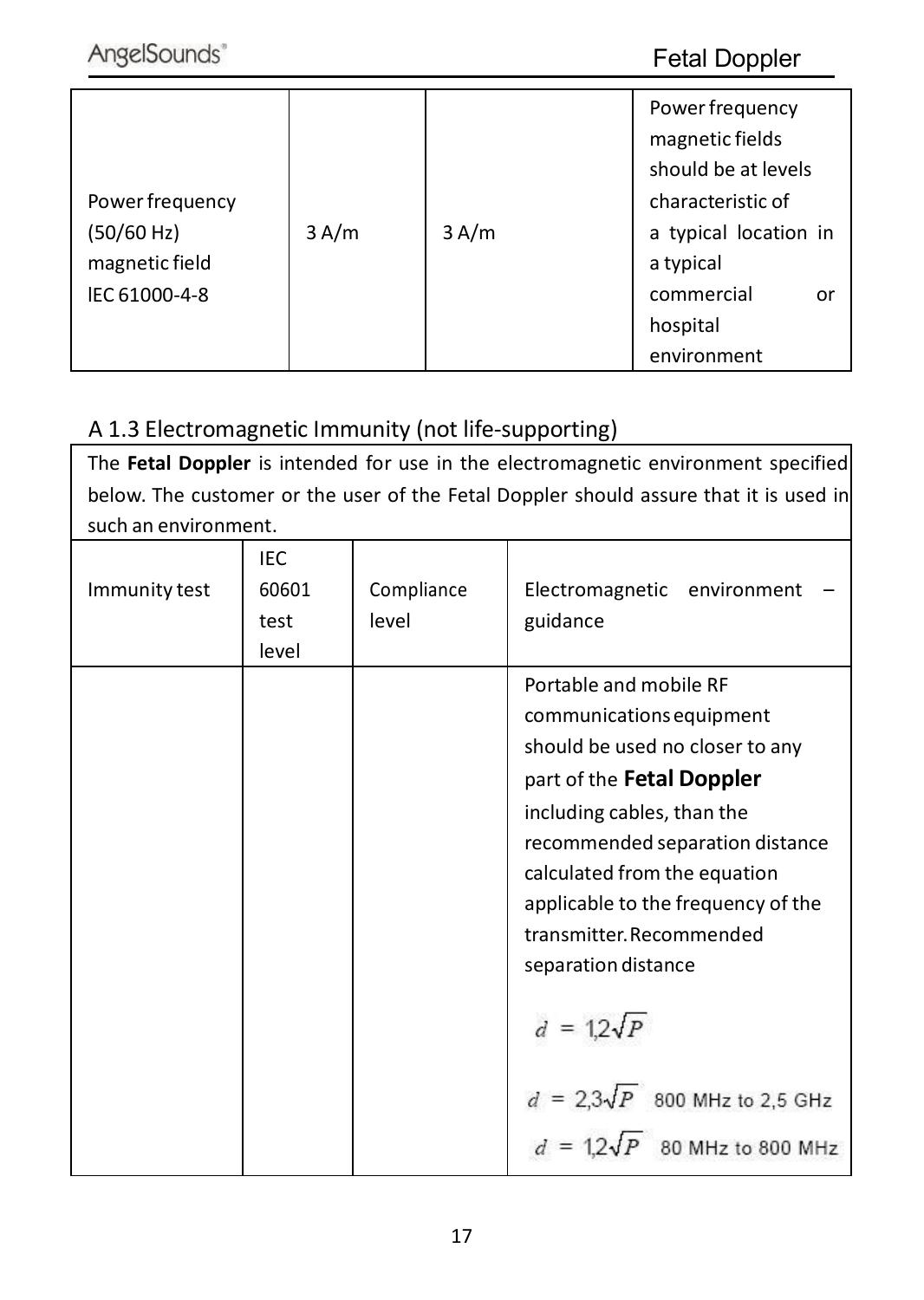|                    |        |       | a. Where P is the maximum output   |
|--------------------|--------|-------|------------------------------------|
| <b>Radiated RF</b> | 3 V/m  | 3 V/m | power rating of the transmitter in |
| IEC 61000-4-3      | 80 MHz |       | watts (W) according to the         |
|                    | to 2,5 |       | transmitter manufacturer and d is  |
|                    | GHz    |       | the recommended separation         |
|                    |        |       | distance in metres (m). Field      |
|                    |        |       | strengths from fixed RF            |
|                    |        |       | transmitters, as determined by an  |
|                    |        |       | electromagnetic site survey,       |
|                    |        |       | should be less than the            |
|                    |        |       | compliance level in each           |
|                    |        |       | frequency range.                   |
|                    |        |       | b. Interference may occur in the   |
|                    |        |       | vicinity of equipment marked with  |
|                    |        |       | the following symbol:              |
|                    |        |       |                                    |
|                    |        |       |                                    |
|                    |        |       |                                    |
|                    |        |       |                                    |

NOTE 1 At 80 MHz and 800 MHz, the higher frequency range applies.

NOTE 2 These guidelines may not apply in all situations. Electromagnetic propagation is affected by absorption and reflection from structures, objects and people.

a. Field strengths from fixed transmitters, such as base stations for radio (cellular/cordless) telephones and land mobile radios, amateur radio, AM and FM radio broadcast and TV broadcast cannot be predicted theoretically with accuracy. To assess the electromagnetic environment due to fixed RF transmitters, an electromagnetic site survey should be considered. If the measured field strength in the location in which the **Fetal Doppler** is used exceeds the applicable RF compliance level above, the **Fetal Doppler** should be observed to verify normal operation. If abnormal performance is observed, additional measures may be necessary, such as re-orienting or relocating the **Fetal Doppler**.

b Over the frequency range 150 kHz to 80 MHz, field strengths should be less than 3 V/m.

#### A 1.4 Recommended Separation Distances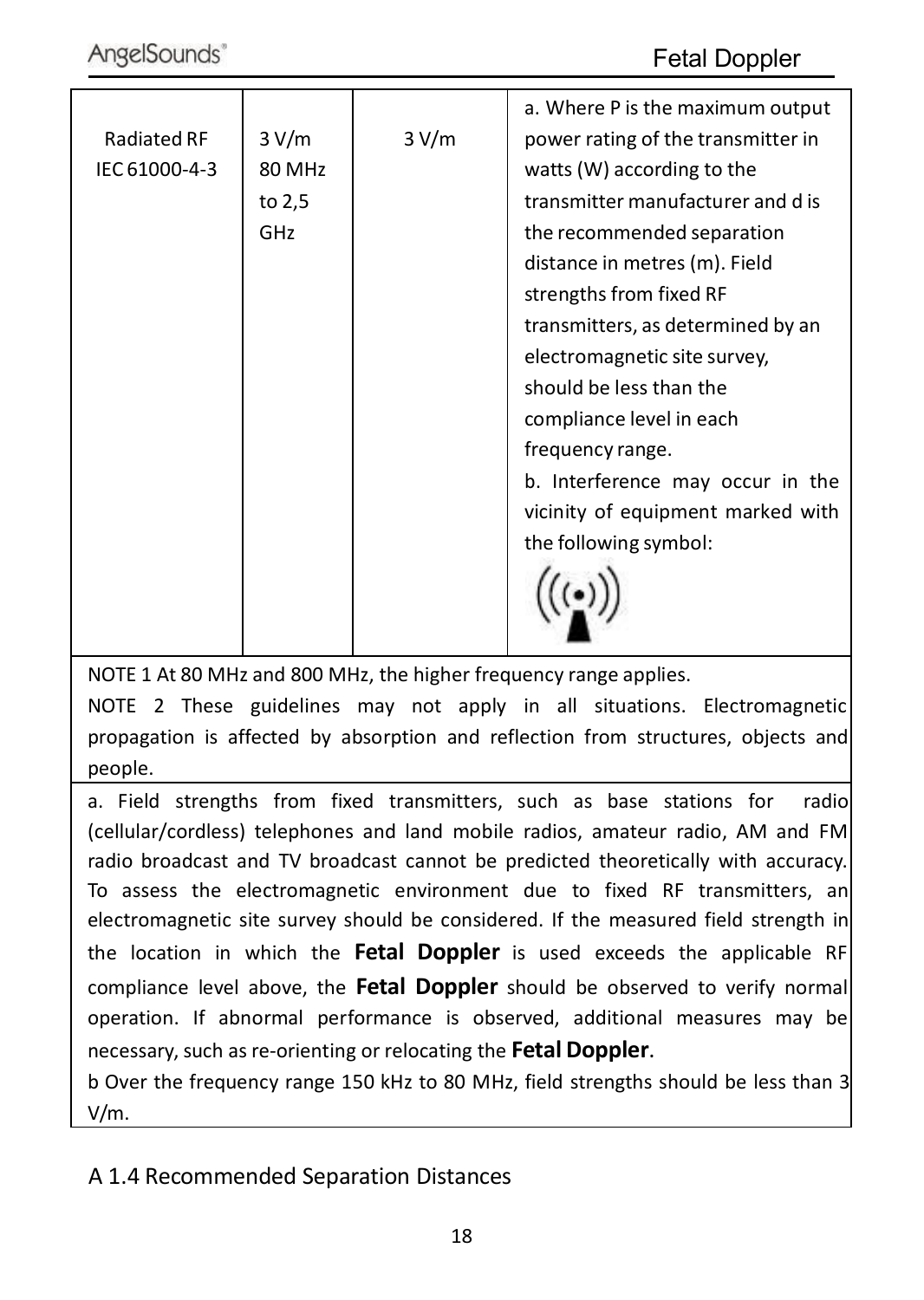Recommended separation distances between portable and mobile RF communications equipment and the **Fetal Doppler.**

The **Fetal Doppler** is intended for use in an electromagnetic environment in which radiated RF disturbances are controlled. The customer or the user of the **Fetal Doppler** can help prevent electromagnetic interference by maintaining a minimum distance between portable and mobile RF communications equipment (transmitters) and the **Fetal Doppler** as recommended below, according to the maximum output power of the communications equipment.

| Rated          | Separation distance according to frequency of transmitter |                                  |                    |  |  |
|----------------|-----------------------------------------------------------|----------------------------------|--------------------|--|--|
| maximum        | (m)                                                       |                                  |                    |  |  |
| output power   | 150 kHz to 80 MHz                                         | 80 MHz to 800                    | 800 MHz to 2.5 GHz |  |  |
| of transmitter | $= 12\sqrt{p}$                                            | $d = 2.3\sqrt{P}$<br><b>MHz</b>  |                    |  |  |
| W              |                                                           | $= 12\sqrt{p}$<br>$\overline{d}$ |                    |  |  |
| 0.01           | 0.12                                                      | 0.12                             | 0.23               |  |  |
| 0.1            | 0.38                                                      | 0.38                             | 0.73               |  |  |
| 1              | 1.2                                                       | 1.2                              | 2.3                |  |  |
| 10             | 3.8                                                       | 3.8                              | 7.3                |  |  |
| 100            | 12                                                        | 12                               | 23                 |  |  |

For transmitters rated at a maximum output power not listed above, the recommended separation distance d in metres (m) can be estimated using the equation applicable to the frequency of the transmitter, where P is the maximum output power rating of the transmitter in watts (W) according to the transmitter manufacturer.

NOTE 1 At 80 MHz and 800 MHz, the separation distance for the higher frequency range applies.

NOTE 2 These guidelines may not apply in all situations. Electromagnetic propagation is affected by absorption and reflection from structures, objects and people.